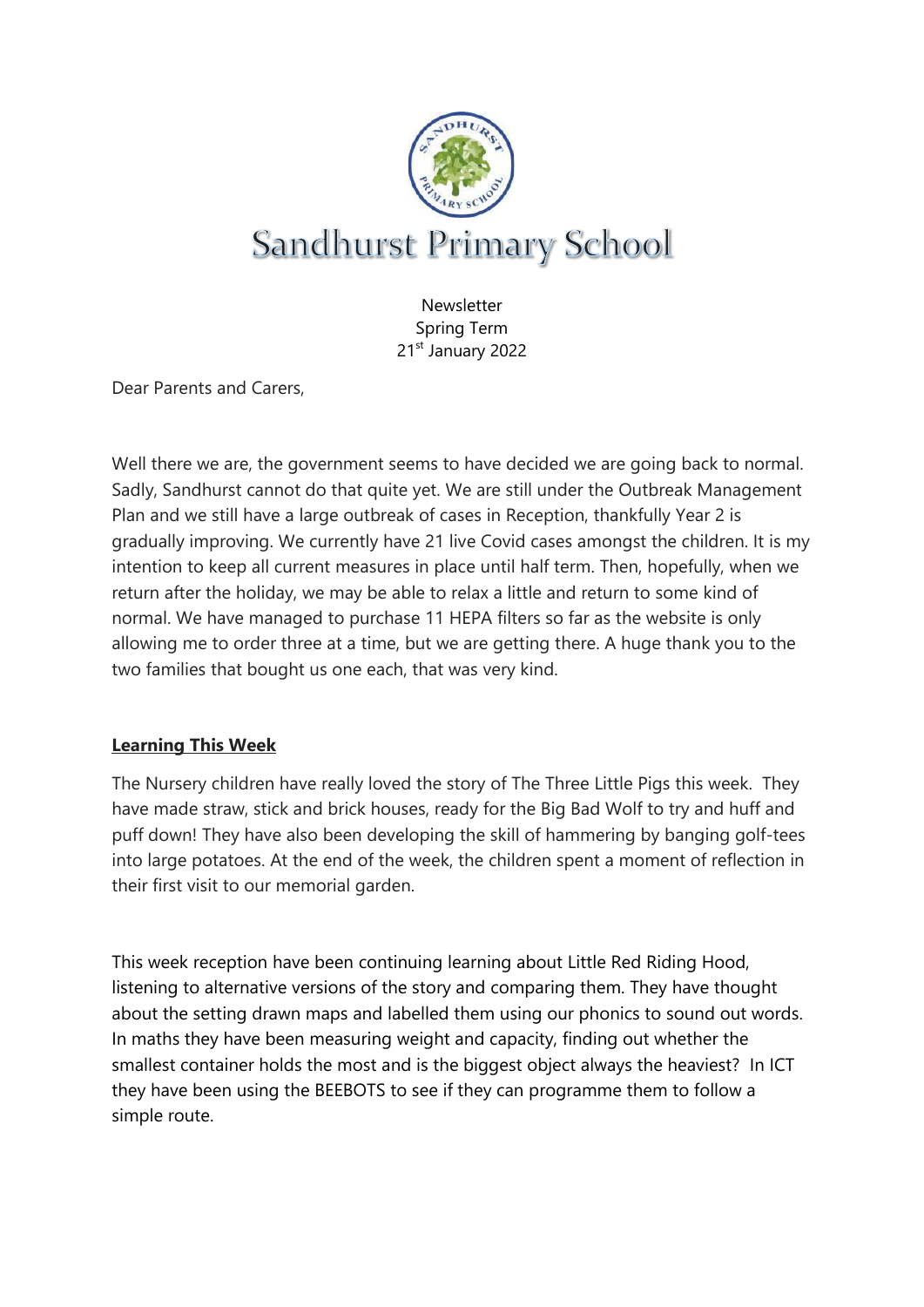In Year One this week there were some very naughty buses on the loose. The children came in to find a mysterious parcel left in their classrooms, inside there were big red buses. The children have loved reading the story of The Naughty Bus, they made their own buses and took them on an adventure all over the school. They have driven them through beans, dinosaur forests and even snuck the naughty buses into Mrs Dove's office; very naughty indeed! The children have also been focusing on their music appreciation, they have been learning about the pitch and pulse they can hear in a piece of music. In Maths the children have been using a number line to help them subtract.

This week Year 2 have been thinking lots about Roald Dahl's famous chocolate factory! They have created their own characters and produced some wonderful descriptive pieces of writing based on chewing gum meals and their own chocolate inventions. In Maths, they have been working hard on addition and starting to use new strategies for working out their answers.

Year 3 put themselves into a character's shoes this week and wrote diaries in role. In maths they have been dividing 2-digit numbers by 1-digit numbers. They have designed and painted Roman shields this week and are looking forward to using them to follow some Roman soldier commands. In music they have been continuing to learn the song 'Three Little Birds' by Bob Marley and clapping along with the pulse.

This week year 4 have enjoyed learning 'All About Me' with a visit from the Life Bus. They looked inside our bodies and discussed the functions of internal organs. They also talked about what makes us unique and how group decisions can be made to include everyone. In Maths they have been learning different methods to multiply and exploring factor pairs. In English they have written a newspaper article to report on the window breaking that is happening in Lizard Street. In Science they visited the secret garden to look for living things and classify them in a branching database.

This week Year 5 have started reading a new class text, 'The Explorer' by Katherine Rundell. They have made predictions based on the front cover and summarised the first chapter in twenty words! In maths, the children have found the area of squares and rectangles by multiplying the length by the width. They have also started finding the area of rectilinear shapes. Each class has enjoyed singing a song about the rainforest using our new music programme Charanga.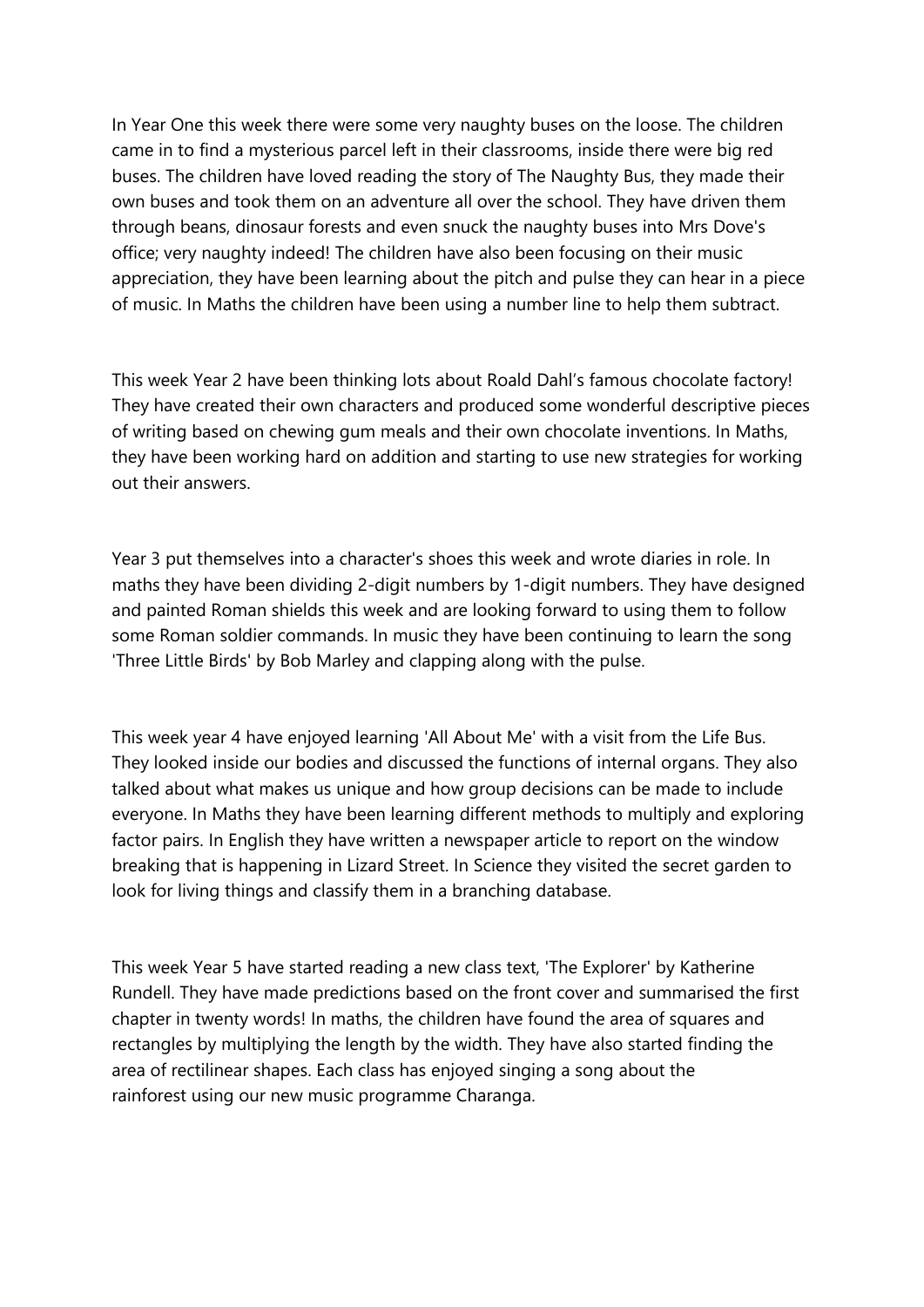This week in year 6, they have been drawing on our inference skills when looking at the text 'The Mysteries of Harris Burdick'. They have then been creating their own stories using these unusual illustrations to help spark their imagination. In science, they have been investigating how different species adapt to suit their environment, demonstrating this using a variety of tools to pick up different objects. In maths, they have been continuing their work exploring the relationship with decimals and fractions, looking at this in different contexts including problem solving and reasoning tasks. Finally, they have enjoyed their session with the life bus finding more about how to keep themselves safe and making sensible decisions.

## **Teacher / Parent Consultation Day**

Our parent / teacher consultation day is fast approaching. Your teachers will be holding parent consultations during the day of Friday 11<sup>th</sup> February. This is an INSET day, so the children will not be at school that day. We are going to keep this a virtual session but then as soon as we are able we will open up the whole school for you to come in and let your children show you all their work. The office will set up the usual booking form on Parent Mail. We will let you know when this goes live.

## **A Competition**

Mrs Taylor has found a lovely competition that your children might be interested in, it is to create an illustration for a book. I have put the link below if you are interested.

[https://www.booktrust.org.uk/books-and-reading/have-some-fun/competitions/win-an](https://www.booktrust.org.uk/books-and-reading/have-some-fun/competitions/win-an-amazing-illustration-by-dapo-adeola--and-the-chance-to-appear-in-his-new-book/)[amazing-illustration-by-dapo-adeola--and-the-chance-to-appear-in-his-new-book/](https://www.booktrust.org.uk/books-and-reading/have-some-fun/competitions/win-an-amazing-illustration-by-dapo-adeola--and-the-chance-to-appear-in-his-new-book/)

## **Children's Mental Health Week**

We will be celebrating Children's Mental Health week starting on Monday  $7<sup>th</sup>$  February. We have lots of lovely activities planned and we will end the week with a Dress to Express day on **Thursday 10th February**. On that day children can wear anything at all to school that they wish but it should express them and their personality. So get as creative as you like!

Finally please please can I ask that you get dressed into your day clothes to bring your children to school and not arrive still in your nightwear. Thank you.